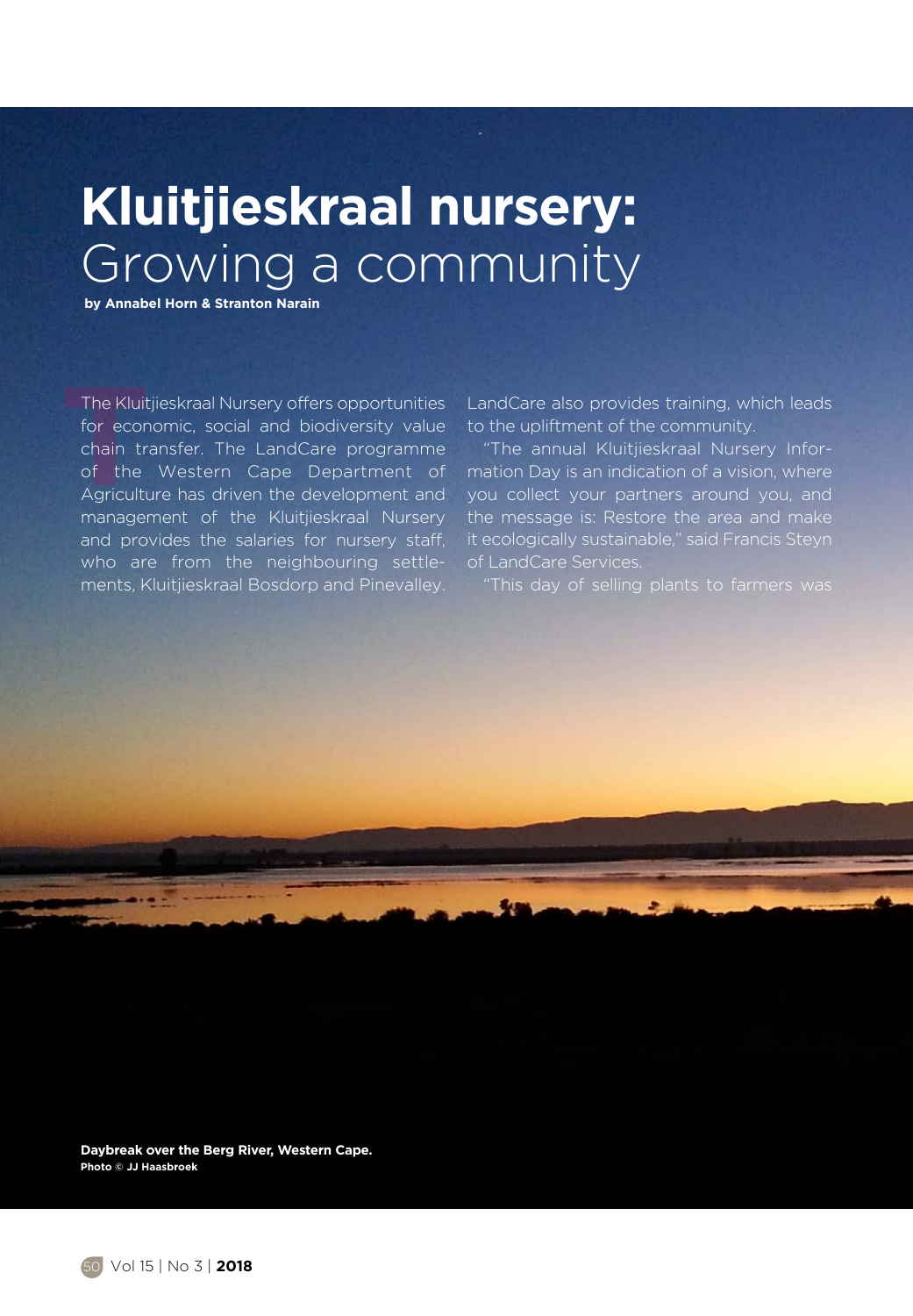**"**The annual Kluitjieskraal Nursery Information Day is an indication of a vision, where you collect your partners around you, and the message is: Restore the area and make it ecologically sustainable.**"**

an initiative by Rudolph Röscher, regional LandCare manager of the Cape Winelands. The first Kluitjieskraal Nursery sale day was held in 2008. "The economic value growth of indigenous trees and the importance of enhanced biodiversity is spreading to the farmers, who are able to get seedlings from the nursery, care for them until they are a certain size and then plant them", said Francis.

"Kluitjieskraal used to be an old forest station, but in the 1990s many people lost their jobs. There were unemployed people with nursery skills living in Kluitjieskraal Bosdorp and Pinevalley. We decided to redevelop the Kluitjieskraal Nursery to uplift the community and encourage farmers and others to plant indigenous trees in rural areas", said Rudolph.

»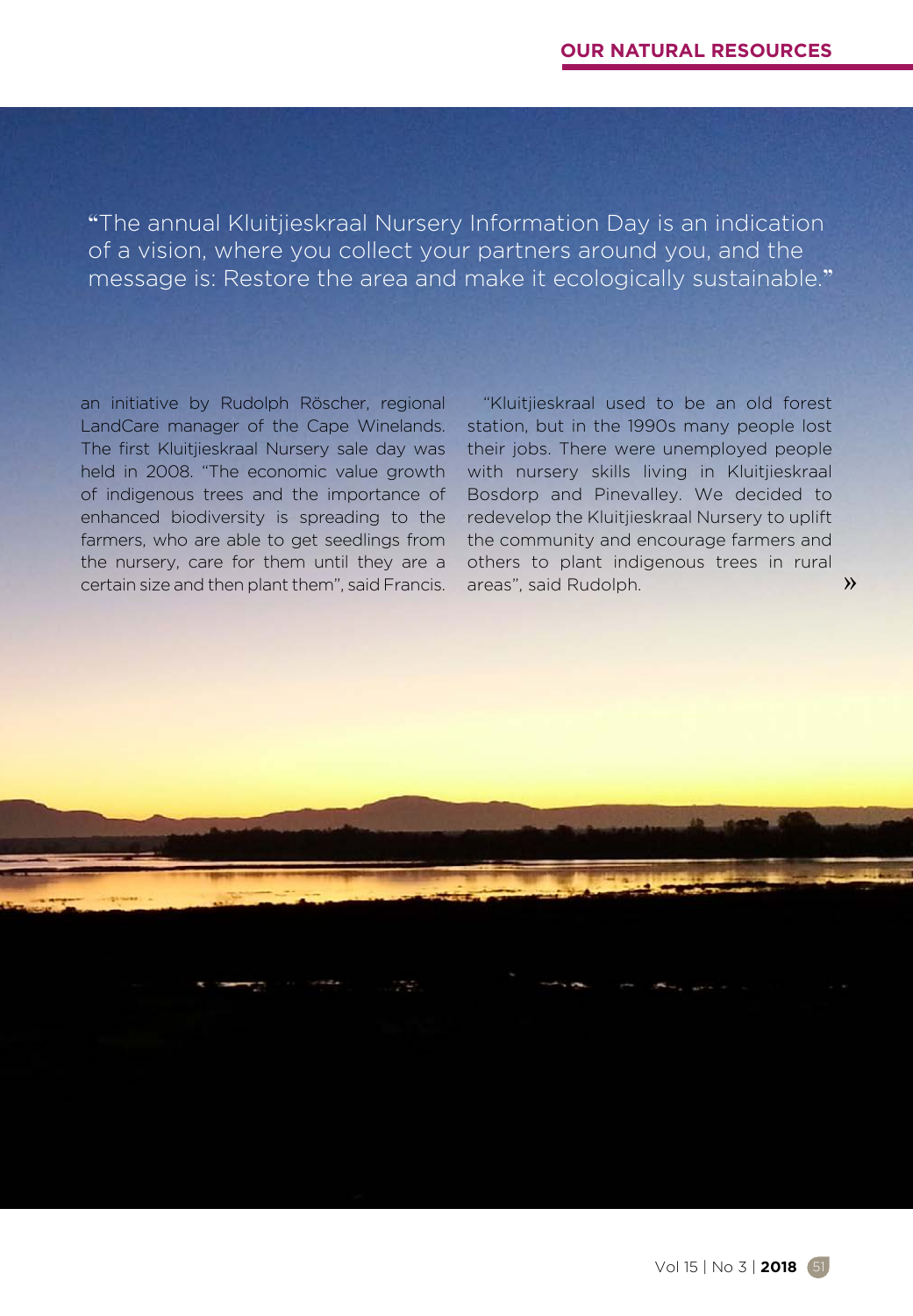

**Abigail McClune cultivating palmiet at the Kluitjieskraal Nursery.** Photo © Annabel Horn

## **What are the achievable goals that have been reached by the LandCare initiative at Kluitjieskraal Nursery?**

1

- **20 000** trees are grown at Kluitjieskraal Nursery per year.
- In 2017, **12 000** trees were sold at the Nursery Day. 2
- In 2018, **6 700** trees were sold to 70 different farmers, noting that this drop from 2017 was probably due to the drought conditions, as seedlings need to be watered. 3
- There are 10 people employed at the nursery throughout the year. With an average of 240 working days per year, this equates to **2 400** person-days per year. 4

The Nursery Day is managed by Breedekloof Wine Valley and Tourism, whose sales provide finance for the running of the nursery and aspects such as the provision of irrigation, while also raising awareness about environmental issues. 5



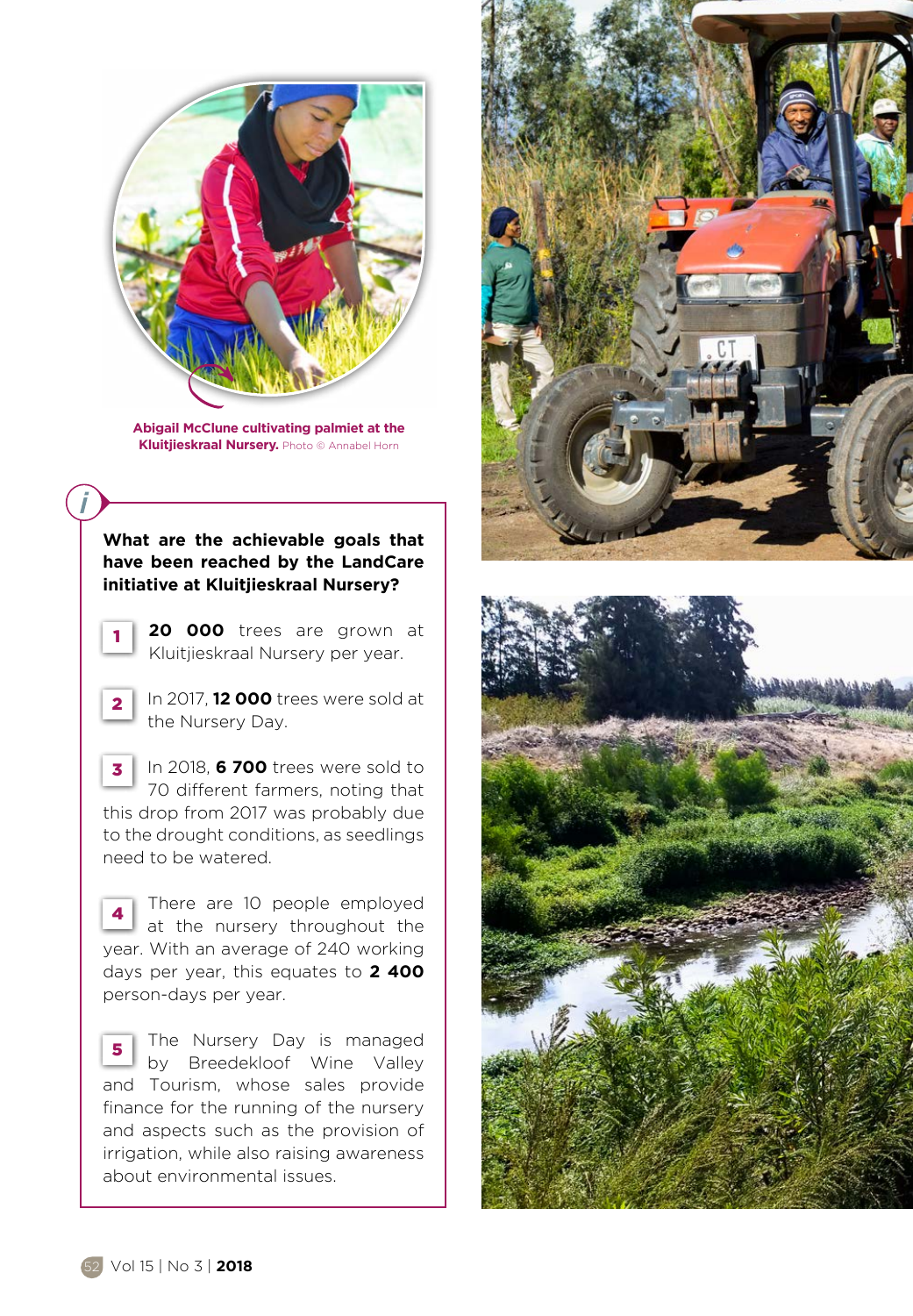## **OUR NATURAL RESOURCES**



**"**We decided to redevelop the Kluitjieskraal Nursery to uplift the community and encourage farmers and others to plant indigenous trees in rural areas.**"**

The added value of the Kluitjieskraal Nursery is that it provides plants that assist in the rehabilitation of both areas cleared through alien clearing, namely along the rivers as well as indigenous plantings on farms. The rehabilitation along rivers in particular, leads to improved biodiversity, which in turn ensures sustainable ecotourism and improved water quality achieved by filtering, e.g. through palmiet plants.